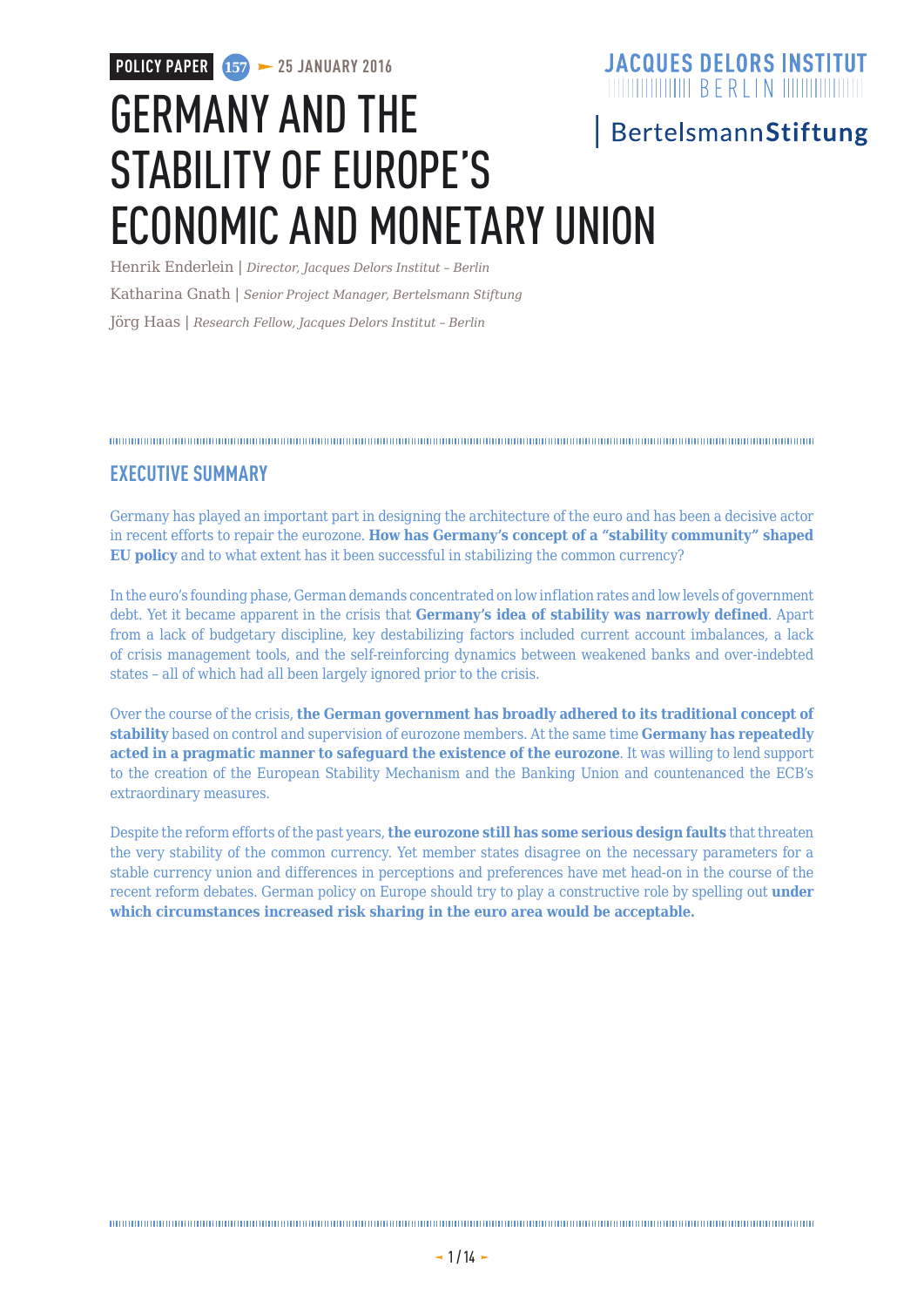## **TABLE OF CONTENTS**

| <b>INTRODUCTION</b>                                |  |
|----------------------------------------------------|--|
| 1. Competing demands for stability                 |  |
| 2. The roots of instability                        |  |
| 3. Eurozone reforms to date                        |  |
| 4. An incomplete monetary union                    |  |
| 5. Constituent elements of a stable monetary union |  |
| CONCLUSION: GERMANY AND THE FUTURE OF THE EUROZONE |  |
| ON THE SAME THEMES                                 |  |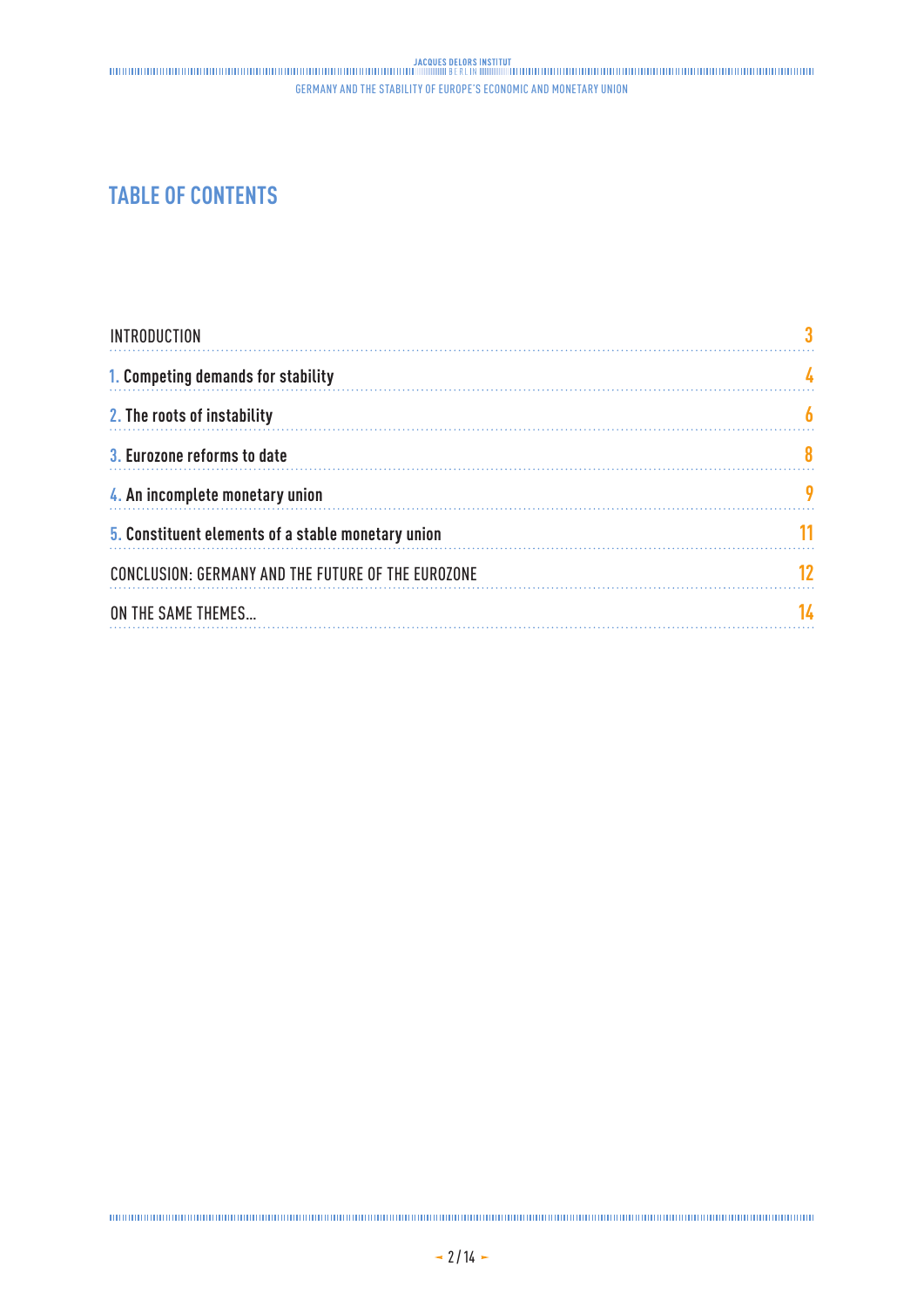### <span id="page-2-0"></span>**INTRODUCTION**

he European Economic and Monetary Union is immersed in a crisis of historic proportions. In 2008, on the tenth anniversary of the introduction of the euro, the common currency was still being singled out as an anchor of stability and an example of successful supranational cooperation.<sup>1</sup> Yet since the start of the crisis in 2010 it has become apparent that the euro area in its present form has some serious design faults. At the time of the dramatic negotiations on the third bailout package for Greece in the summer of 2015 the disintegration of the monetary union began to look like a distinct possibility. The vast majority of commentators are of the opinion that the monetary union cannot be crisis-resistant and stable in the long run unless a number of crucial points are amended. T

There have been numerous proposals for reform, most recently the report by the five European presidents on the completion of the economic and monetary union.<sup>2</sup> However, different perceptions of the problems and different political preferences have met head-on in the course of the debate. Among other things, there is currently disagreement about sharing more sovereignty and risk.<sup>3</sup> To put it in a nutshell, the European Union and its member states are still looking for an effective and coherent way of stabilizing the common currency.

In point of fact the eurozone countries were already grappling with the issue of how to define the parameters of a stable currency union before the start of the crisis. During the negotiations on the common currency in the late 1980s and the 1990s there was a great deal of disagreement about the design and structure of the euro. Above all it became apparent that Germany and France had different interests, and that their ideas about the way in which a common currency might work in practice did not coincide. The Germans thought that the stability of the Economic and Monetary Union should be based on low inflation rates and low levels of government debt, and that these should be guaranteed by a convergence process among the eurozone candidates before the start of the monetary union.

### **THE CURRENCY UNION HAS NOT BEEN THE KIND OF "STABILITY COMMUNITY" THAT GERMANY HAD ENVISAGED"**

How has Germany's concept of a "stability community" shaped EU policy and to what extent has it been successful in stabilizing the common currency? On paper at least Germany managed to gain acceptance for its ideas on many aspects of the design and structure of the euro. However, in practice the currency union has not been the kind of "stability community" that Germany had envisaged. To all intents and purposes the goal of low inflation has been reached in the 15 years or so since the introduction of the euro. However, when one looks at the levels of debt of the national budgets, the results over this period have been rather patchy. And there

has even been a trend reversal in the convergence process. Until 1998 the economies in the euro area converged at a rapid pace, but after the introduction of the euro they slowly began to drift apart.<sup>4</sup>

It became apparent that Germany's idea of stability within the monetary union was narrowly defined. It is of course true that a lack of budgetary discipline was one of the catalysts of the euro crisis that erupted in 2010, but it was not the only reason for what happened, nor the most important one. Thus a key role was played by

**3.** See also Katharina Gnath and Jörg Haas, ["A Fiscal Union for Europe - Building Block and Not a Magic Bullet,](https://www.bertelsmann-stiftung.de/de/publikationen/publikation/did/a-fiscal-union-for-europe-building-block-and-not-a-magic-bullet/)" *spotlight europe* 4 (Gütersloh: Bertelsmann Stiftung, October 2015).

**<sup>1.</sup>** See European Commission, [EMU@10: Successes and Challenges after 10 years of Economic and Monetary Union](http://ec.europa.eu/economy_finance/publications/publication12682_en.pdf)(Brussels, 2008).

Jean-Claude Juncker et al., [Completing Europe's Economic and Monetary Union](http://ec.europa.eu/priorities/economic-monetary-union/docs/5-presidents-report_en.pdf) (Brussels: European Commission, June 2015).

**<sup>4.</sup>** Anna auf dem Brinke, Henrik Enderlein and Joachim Fritz-Vannahme, [What kind of convergence does the euro area need?](https://www.strengthentheeuro.eu/en/homepage/publications/publication/did/what-kind-of-convergence-does-the-euro-area-need/) (Gütersloh: Bertelsmann Stiftung and Jacques Delors Institut – Berlin, 2015).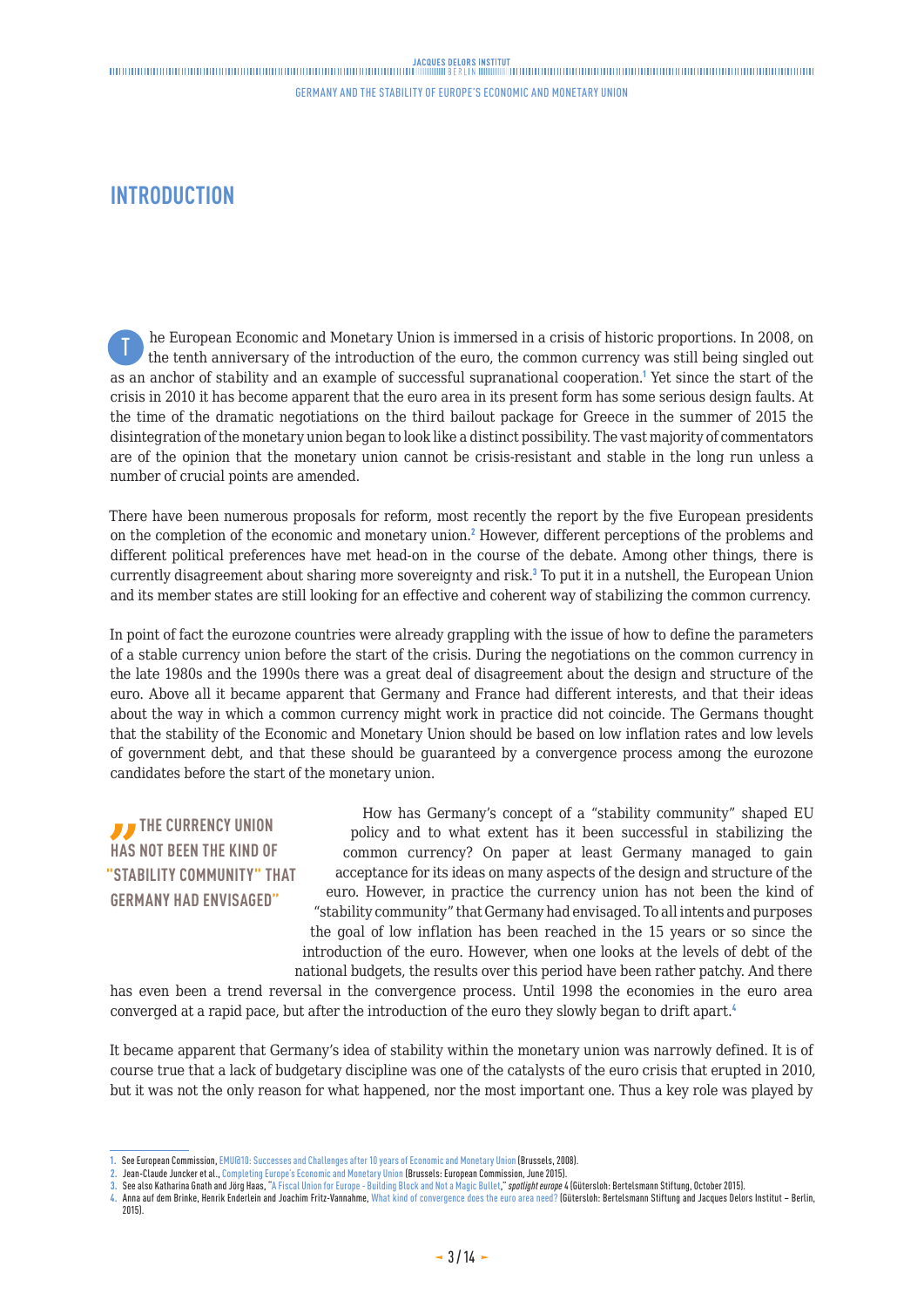<span id="page-3-0"></span>factors which prior to this had gone largely unnoticed. They included imbalances in the current accounts of the eurozone countries and the interdependence of the state and financial sectors ("sovereign-bank nexus").

The crisis highlighted Germany's important role in the architecture of the euro. The German government pursued policies driven by profound anxieties about the risk of "moral hazard" in other eurozone members, and adhered to its traditional notion of stability brought about by control and supervision of the euro area member states. At the same time Germany repeatedly acted in a pragmatic manner during the crisis in order to safeguard the existence of the eurozone. Amongst other things it countenanced the de facto abolition of the "no-bail-out clause" that was implied by the creation of the European Stability Mechanism and the establishment of the Banking Union. Furthermore, the German government did not object to crucial measures adopted by the European Central Bank (ECB), which included government bond purchases starting in 2010 and the decision to proceed with Outright Monetary Transactions (OMT) two years later.

*J* THE EURO CRISIS **CLEARLY DEMONSTRATED THE SHORTCOMINGS OF THE ORIGINAL MAASTRICHT MODEL"**

The euro crisis clearly demonstrated the shortcomings of the original Maastricht model. Thus, in spite of the reforms introduced in recent years, there is an inescapable need for further improvements. But Europe now seems to have reached a point at which Germany is unwilling to support greater risk sharing in the monetary union unless more sovereignty is transferred to the European level. As far as France and many other countries are concerned, this is unacceptable. Does that mean we have reached a eurozone stalemate? Or is another pragmatic compromise still on the cards? German policy on Europe now needs to play a constructive role in the reform

efforts. For this reason it has to answer the question of how much sovereignty-sharing and economic convergence is required in order to agree to greater risk sharing within the monetary union.

The remainder of the policy paper is organized as follows. Section I focuses on Germany's stability-oriented interests and strategies in the founding stages of the common currency. Section II elucidates the reasons for the instability which, after 2010, plunged the euro into an existential crisis. Section III analyses the extent to which the new governance structures that were established in the course of the recent reforms are compatible with German notions of stability. Sections IV and V are devoted to the faults in the design and structure of the euro that still exist, and describe the elements that are needed in order to improve the stability of the eurozone. The conclusion examines the role of Germany in the forthcoming reform process.

# 1. Competing demands for stability

*I* IN THE NEGOTIATIONS ON **THE TREATY OF MAASTRICHT THERE WERE TWO DIFFERENT APPROACHES: A GERMAN AND A FRENCH"**

The European internal market has always been a core element of European integration. The purpose of the 1992 Single Market programme was to dismantle the remaining barriers. It was supposed to open the European economies and to intensify intra-European trade. Fluctuating exchange rates are not compatible with a complete internal market for the simple reason that it is possible to secure short-term competitive advantages with the help of currency devaluation. Thus the project of a common European currency, which was revived in the late 1980s and adopted in the Treaty of

Maastricht in December 1991, was among other things a functional response to the internal market.<sup>5</sup> However, there was as yet no answer to the question of how the common currency was

**<sup>5.</sup>** European Commission, "[One market, one money. An evaluation of the potential benefits and costs of forming an economic and monetary union](http://ec.europa.eu/economy_finance/publications/publication7454_en.pdf)," *European Economy* 44 (Brussels: October 1990); Tommaso Padoa-Schioppa et al., eds., "[Efficiency, Stability and Equity: A Strategy for the Evolution of the Economic System of the EC,](http://ec.europa.eu/archives/emu_history/documentation/chapter12/19870410en149efficiencstabil_a.pdf)" Report of a study group appointed by the Commission of the European Communities (Brussels: April 1987); see also Henrik Enderlein, "Towards an Ever Closer Economic and Monetary Union? The Politics and Economics of Exploratory Governance," in *Beyond the Crisis: The Governance of Europe's Economic, Political and Legal Transformation*, Mark Dawson, Henrik Enderlein and Christian Joerges, eds. (Oxford: Oxford University Press, 2015), 13-23.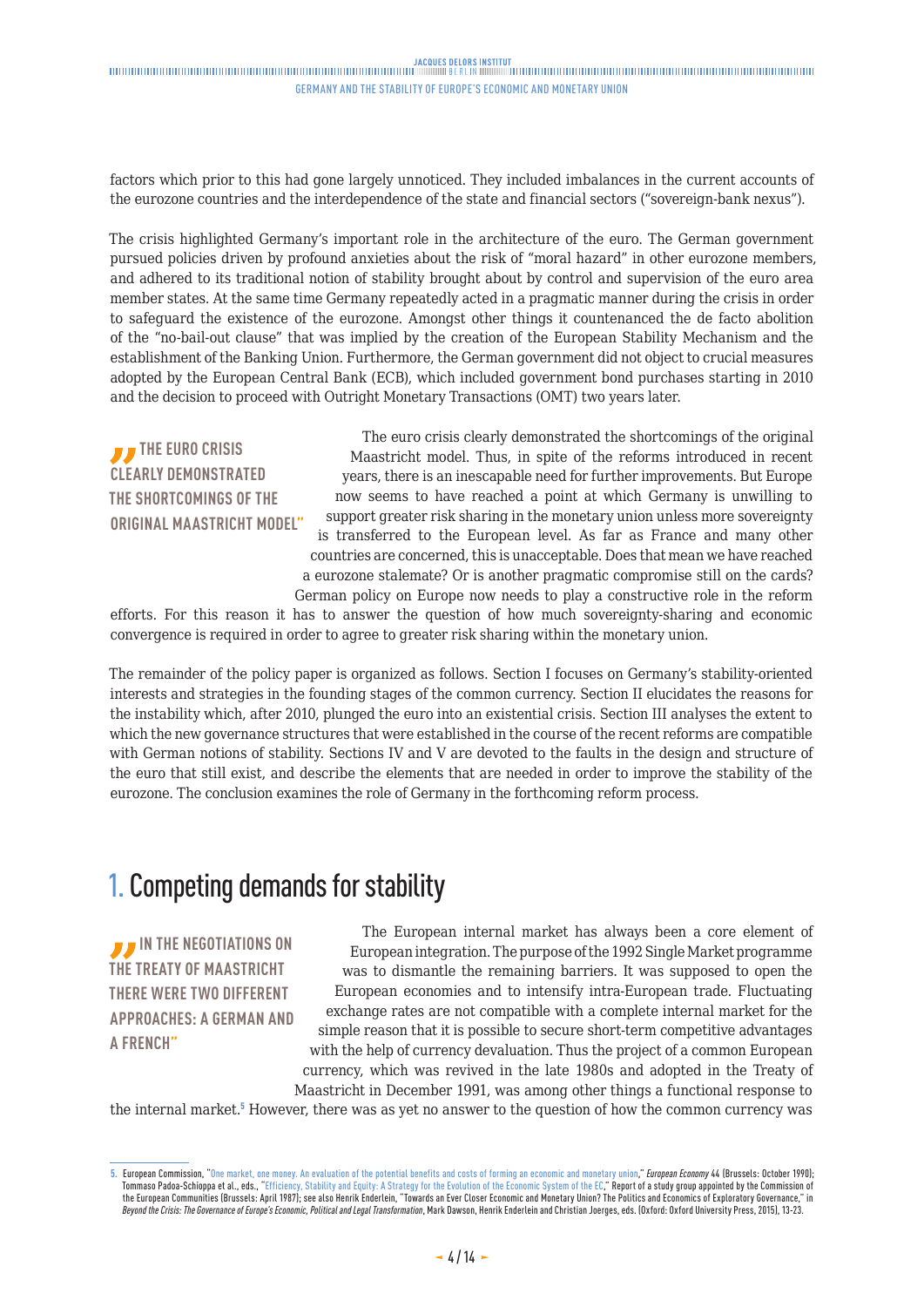### 

#### Germany and the stability of Europe's Economic and Monetary Union

going to be implemented. In the negotiations on the Treaty of Maastricht there were in the main two different approaches. They were advocated by Germany on the one hand and France on the other.

*Convergence*. A point at issue was the question of how much economic convergence a monetary union actually needs. The French approach was based on the idea that the process would begin with the common currency, which would be backed up by an economic government. This in turn would make it possible to create a homogenous single monetary area over time. In contrast to this, the German approach emphasized the necessity of a priori economic convergence. An integrated economic area had to emerge before the advent of the common currency, which was going to be a kind of cornerstone or "coronation." In the gradual approach favoured by Germany the first round of the monetary union, if need be, would begin with no more than a handful of states that were ready to introduce the euro.<sup>6</sup> Thus the German negotiators advocated stringent and quantitatively defined convergence criteria that member states would be required to meet before gaining admission to the monetary union. They concentrated on low levels of budgetary indebtedness and the convergence of inflation rates. What eventually emerged was a compromise. Although the common currency was introduced almost everywhere, there was no institutional framework capable of promoting the emergence of a homogeneous economic area once the countries had been admitted.

*B* FOR MANY POLITICIANS **IN GERMANY THE FRENCH PROPOSALS FOR AN ECONOMIC GOVERNMENT WERE A TABOO SUBJECT"**

*Monetary policy*. In the founding phase another issue was the degree of independence to be accorded to the new European Central Bank, which was going to be responsible for the common monetary policy. France agreed to the overall principles of price stability and the independence of the ECB.<sup>7</sup> However, early on in the negotiations the French delegation made it clear that such independence could exist only within a robust political framework on the EU level and demanded that exchange rate policy would be the responsibility of policymakers (ECOFIN).<sup>8</sup> The "gouvernement économique," a kind of European economic government which could act as a political counterbalance

to the independent central bank, became one of the central elements in the French vision of the management of the common currency. For many politicians in Germany the French proposals for an economic government were a taboo subject from the very start, partly because it was never possible to describe its tasks with any kind of precision. In addition to a robust anti-inflationary mandate, the depoliticization of monetary policy with the help of an independent central bank was one of the principal German demands when it came to the design and structure of the euro. The Bundesbank saw the French proposals as a "Trojan horse" that threatened to undermine the ECB's independence and the goal of price stability enshrined in the Treaty of Maastricht.<sup>9</sup>

*Economic policy*. The 1989 Delors Report came to the conclusion that economic and fiscal policy decisions had to be made within an agreed macro-economic framework, and based on legally binding processes and regulations.<sup>10</sup> Here again there were significant differences between Germany and France. The German proposals for the Treaty of Maastricht did not contain any references to a financial mechanism or a common economic policy. Germany obtained support for its view that the ECOFIN Council should merely issue "guidelines" in the field of economic policy (i.e. Broad Economic Policy Guidelines) and not legally binding directives. Thus the Treaty of Maastricht did not imply the existence of a common policy or a common political authority in this area. It merely obliged the member states to coordinate their economic policies loosely and to avoid excessive budget deficits.

**<sup>6.</sup>** Wayne Sandholtz, "Choosing union: monetary politics and Maastricht," *International Organization* 47:1 (Winter 1993), 1-39 (p. 16); Kenneth Dyson and Kevin Featherstone, *The Road to Maastricht: Negotiating Economic and Monetary Union* (Oxford: Oxford University Press, 1999), 431.

**<sup>7.</sup>** See Alexander Italiener, "Mastering Maastricht: EMU issues and How They Were Settled," in *Economic and Monetary Union: Implications for National Policy-makers*, Klaus Gretschmann, ed. (Dordrecht and Boston: Martinus Nijhoff, 1993), 51-113.

<sup>8.</sup> E.g. French Council of Ministers, Communiqué du Conseil des ministres français vers l'Union économique et monétaire (Paris: December 1990), §2a; see also Kenneth Dyson and Kevin Featherstone, *The Road to Maastricht: Negotiating Economic and Monetary Union* (Oxford: Oxford University Press, 1999), 222; David Howarth, "Making and breaking the rules: French policy on EU 'gouvernement économique'," *Journal of European Public Policy* 14:7 (2007), 1061-78.

**<sup>9.</sup>** Kenneth Dyson and Kevin Featherstone, *The Road to Maastricht: Negotiating Economic and Monetary Union* (Oxford: Oxford University Press, 1999), 428; Kenneth Dyson, *Elusive Union: The Process of Economic and Monetary Union in Europe* (London and New York: Longman, 1994), 147; Jean Pisani-Ferry, "Only One Bed for Two Dreams: A Critical Retrospective on the Debate over the Economic Governance of the Euro Area," *Journal of Common Market Studies* 44:4 (2006), 823-944.

<sup>10.</sup> Committee for the Study of Economic and Monetary Union, [Report on Economic and Monetary Union in the European Community](http://ec.europa.eu/economy_finance/publications/publication6161_en.pdf) [Delors Report] (Luxembourg: Office for Official Publications of the European Communities, April 1989); see also Kenneth Dyson and Kevin Featherstone, *The Road to Maastricht: Negotiating Economic and Monetary Union* (Oxford: Oxford University Press, 1999), 411; for a recent assessment of the Delors Report see Henrik Enderlein and Eulalia Rubio, "[25 Years After the Delors Report,](http://www.institutdelors.eu/media/25yearsdelorsreport-enderlein-rubio-ne-jdi-apr14.pdf?pdf=ok.)" *Policy Paper* 109 (Paris: Notre Europe –Jacques Delors Institute, 30 April 2014).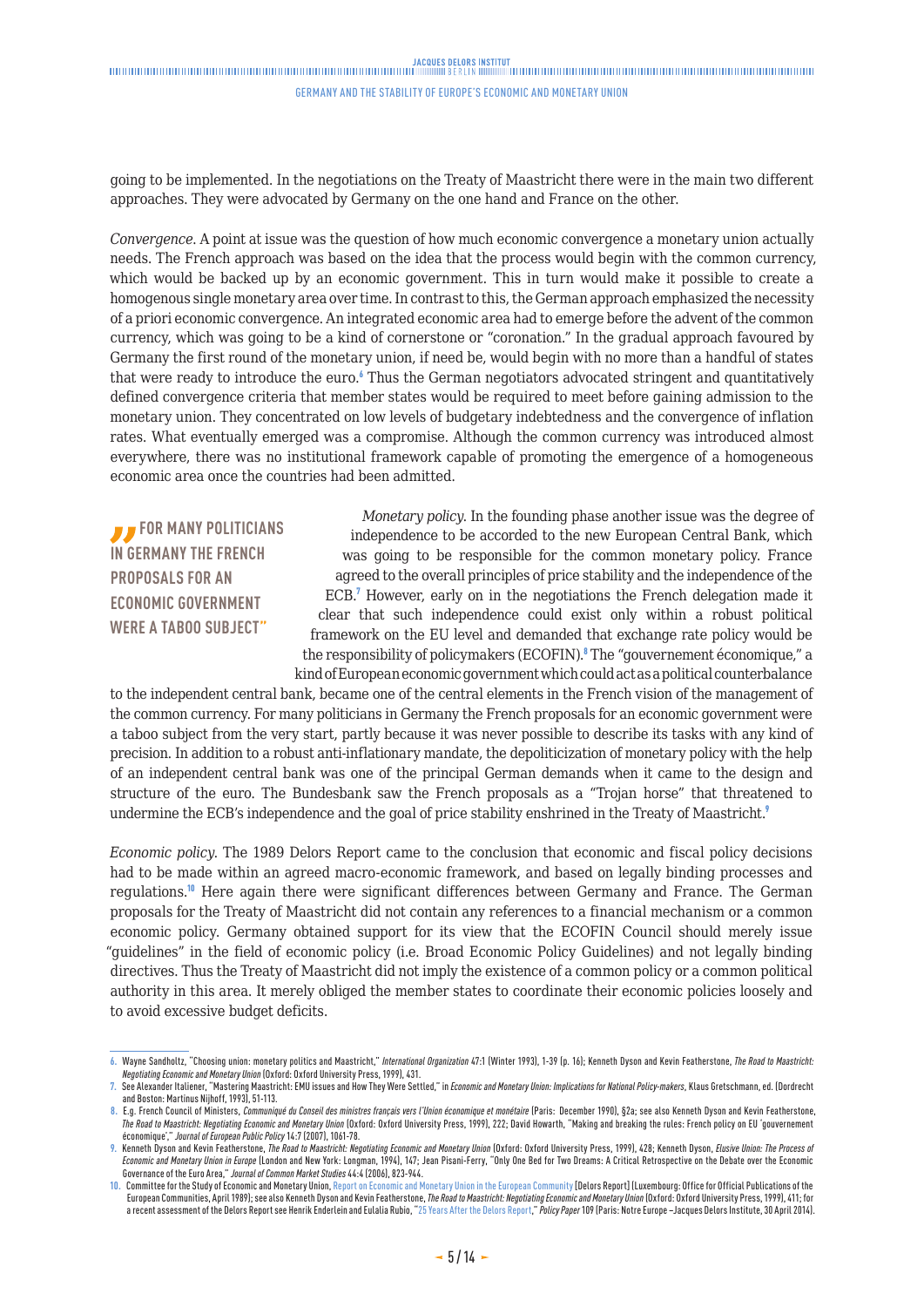<span id="page-5-0"></span>*Budget discipline*. In the founding stages the future member states were unanimously in favour of budget discipline.<sup>11</sup> The debate centred above all on the stringency of the implementation mechanisms in general and on the imposition of sanctions in particular.<sup>12</sup> As far as Germany was concerned, a stability-oriented budget policy signified strict rules against excessive budget deficits and the imposition of sanctions as defined in the treaty whenever they were broken. In the preparatory phase ("second stage") that preceded the monetary union Theo Waigl, the then German Minister of Finance, suggested that there should be a stability pact that would ensure budget discipline among the member states after the introduction of the euro. The Stability and Growth Pact was adopted in 1997 in order to attain balanced national budgets in the long term. Furthermore, in the negotiations Germany successfully resisted the idea of bailouts, and advocated the ban on monetizing government deficits in order to ensure a disciplining effect of market mechanisms on budgets.

On the surface the architecture of the euro which finally materialized, and to all intents and purposes took its bearings from the German notion of stability, seemed to be a success in the initial phase. As late as 2008 a Commission report on the tenth anniversary of the introduction of the euro came to a very positive conclusion and stated that the common currency was a pillar of macro-economic stability.<sup>13</sup> A short time later the very existence of the monetary union was being called into question. How could this have happened?

# 2. The roots of instability

**THE VULNERABILITY OF THE COMMON CURRENCY CAN BE TRACED BACK TO ITS ORIGINS AS A MONETARY UNION IN A HETEROGENEOUS ECONOMIC AREA"**

To a large extent the vulnerability of the common currency can be traced back to its origins as a monetary union in a heterogeneous economic area. There was an unspoken assumption that a convergence process would automatically materialize if a few basic rules were observed. The European economies, it was thought, would converge in the course of time as a result of increasing economic exchange.<sup>14</sup> This idea turned out to be too optimistic. Thus the economic cycles of the eurozone countries failed to converge. For this reason the ECB's single monetary policy, which was based on average inflation rates, could not have a stabilizing effect. Its interest rate levels

were too low for countries with rapid growth and high inflation rates, and too high for countries with sluggish growth and low inflation rates ("one size fits none").<sup>15</sup> In this way it fuelled a process of divergence that ultimately materialized in very different levels of competitiveness.

*Imbalances*. This turned out to be a problem in the euro area because its adjustment mechanisms were weak. A system of national currencies would have been able to deal with the issue in the medium term with the help of changes in the exchange rates. In the absence of an exchange rate channel there ought to have been other adjustments. For example, greater convergence of the economic areas could have been achieved via wage levels. In fact, wage adjustments that take their cue from national productivity would have been unavoidable in a completely integrated internal market. However, the economic areas of the common currency were rather self-contained, so wage levels were able to diverge. A more politically coordinated monetary union could have intervened by insisting on the incorporation of direct and legally binding provisions in the tax, the budgetary and perhaps even the wage policies of the nation states. However, the euro area had none of these tools. Furthermore, Europe did not possess other adjustment mechanisms such as a common budget, common unemployment insurance, or high labour mobility, which exist in other heterogeneous currency areas. Consequently the adjustments were left to the individual member states. However, they failed to materialize.

**12.** Andrew Moravcsik, *The Choice for Europe: Social Purpose and State Power from Messina to Maastricht* (Ithaca: Cornell University Press), 445.

**<sup>11.</sup>** E.g. Wayne Sandholtz, "Choosing union: monetary politics and Maastricht," International Organization 47:1 (Winter 1993), 1-39 (p. 5).

**<sup>13.</sup>** European Commission, *[EMU@10: Successes and Challenges after 10 years of Economic and Monetary Union](http://ec.europa.eu/economy_finance/publications/publication12682_en.pdf.)* (Brussels, 2008), 3.

**<sup>14.</sup>** Jeffrey Frankel and Andrew Rose, "The Endogeneity of the Optimum Currency Area Criteria," *NBER Working Paper* 5700 (August 1996), 1–33.

**<sup>15.</sup>** Henrik Enderlein, "One Size Fits None," *Central Banking* XVI:1 (2005), 24–28; Henrik Enderlein, *Nationale Wirtschaftspolitik in der europäischen Währungsunion* (Frankfurt: Campus, 2004).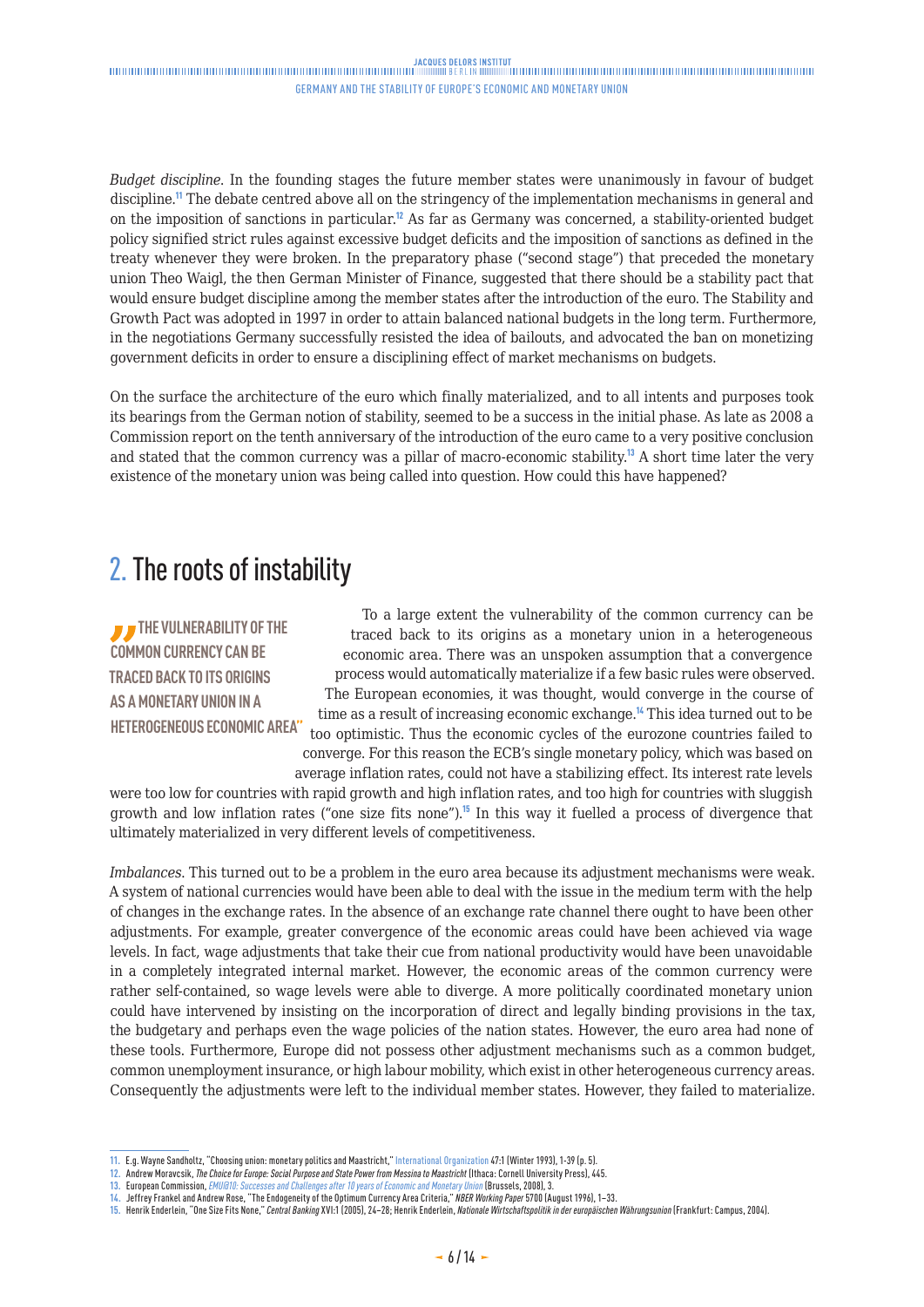### JACOUES DELORS INSTITUT<br>Thinkinghandinghandinghandinghandinghandinghandinghanding and the property of the property of the state of the

#### Germany and the stability of Europe's Economic and Monetary Union

Contrary to European Treaty provisions, many of the eurozone countries did not "regard their economic policies as a matter of common concern" (Art. 121 TFEU).

This divergence was reflected in the current accounts of the euro area. Whereas Germany and the Netherlands ran high surpluses, states such as Ireland and Spain had high deficits. As a result, their private debt levels increased. In Greece this trend was accompanied by excessive public spending, the full extent of which became apparent later on when it turned out that the Greek deficit figures were inaccurate. The financial crisis and the contagion which followed in the wake of events in Greece in the autumn of 2009 and early in 2010 almost brought the increasingly unstable currency to its knees. However, the crisis unfolded across Europe in unexpected ways. Only some of the countries that were worst hit, e.g. Portugal and Greece, were already considered to be problematical cases before the advent of the crisis. But countries such as Ireland and Spain were also badly hit even though they had adhered to the debt and deficit rules. A third group, which included Germany and France, had broken the rules, but remained stable.

*Rule failure*. German hopes that it would be possible to uphold the stability of the monetary union with the help of a system of rules and by emphasizing budgetary self-responsibility were dashed for three reasons. First, the no bailout principle, that is, the ban on community liability for debt (Art. 125 TFEU), was no longer considered to be practicable during the crisis early in 2010. What is more, the almost total convergence of government bond interest rates after the introduction of the euro suggests that the financial markets never in fact believed in the no bailout rule. Second, the majority of the eurozone countries were not prepared to adhere to the rules enshrined in the Stability and Growth Pact when the economy was in trouble, or to build up sufficient reserves when the going was good. The decision of the EU Council of Ministers in 2003 to abandon the excessive deficit procedure against Germany and France illustrates this very precisely. The light-hearted way in which the Irish government greeted the "blue letter" from the Commission in 2001 also underlines the weakness of European coordination. The Commission had neither the requisite political clout nor the legal powers to impose sanctions every time someone broke the rules. However, there was a third reason, and it was even more serious. The fact was that the significance of imbalances in the private sector and their interaction with public finances had been completely underestimated. In the final analysis this turned out to be the most serious problem of the eurozone, but it was not referred to in the original set of rules and regulations which were supposed to stabilize the common currency.<sup>16</sup>

*Lack of crisis management*. The high level of public and private indebtedness increased the likelihood of destabilization. But equally importantly, the negative ramifications were exacerbated by a lack of rapidly deployable and effective crisis management instruments. This was especially noticeable in the case of the "self-fulfilling insolvency" phenomenon. Half-hearted support for countries with temporary liquidity problems reinforced doubts about their creditworthiness, and this, via higher interest rates on government bonds, weakened their actual solvency.<sup>17</sup>

The sluggish political response of the euro area was partly due to the fact that the European Union did not have at its disposal any ready-made mechanisms for dealing with crises in the monetary union. Old lines of conflict began to make a reappearance. Should stability be attained by more stringent rules and regulations, and market discipline, or through the communitarization of responsibility and coordinated economic policy? German policymakers found themselves in a cleft stick. On the one hand they wanted to avoid the communitarization of debt, and on the other they realized that Greece's financial problems could spread to other countries and cast doubt on the currency union as a whole. In the end the eurozone countries had to come up with specific answers in a very short space of time and in an environment of high uncertainty. They settled for intergovernmental action that led to relatively fast results and direct control over the use of European emergency assistance. This made it easier to experiment with new instruments, but it came at the expense of long-term and pan-European ideas.<sup>18</sup>

**<sup>16.</sup>** Richard Baldwin and Francesco Giavazzi, eds., *[The eurozone Crisis. A Consensus View of the Causes and a Few Possible Solutions](http://www.voxeu.org/sites/default/files/file/reboot_upload_0.pdf)* (London: Vox.Eu, December 2015); Philip R. Lane, "The Real Effects of European Monetary Union," *Journal of Economic Perspectives* 20:4 (2006), 47-66 (p. 20).

**<sup>17.</sup>** Paul de Grauwe, ["A Fragile eurozone in Search of a Better Governance,](http://www.cesifo-group.de/portal/page/portal/DocBase_Content/WP/WP-CESifo_Working_Papers/wp-cesifo-2011/wp-cesifo-2011-05/cesifo1_wp3456.pdf)" *CESifo Working Paper* 3456 (May 2011), 1–30.

**<sup>18.</sup>** Mark Dawson, Henrik Enderlein and Christian Joerges, "Introduction: Exploratory Governance in the Euro Crisis," in *The Governance Report 2015 (*Oxford: Oxford University Press, 2015), 13-24.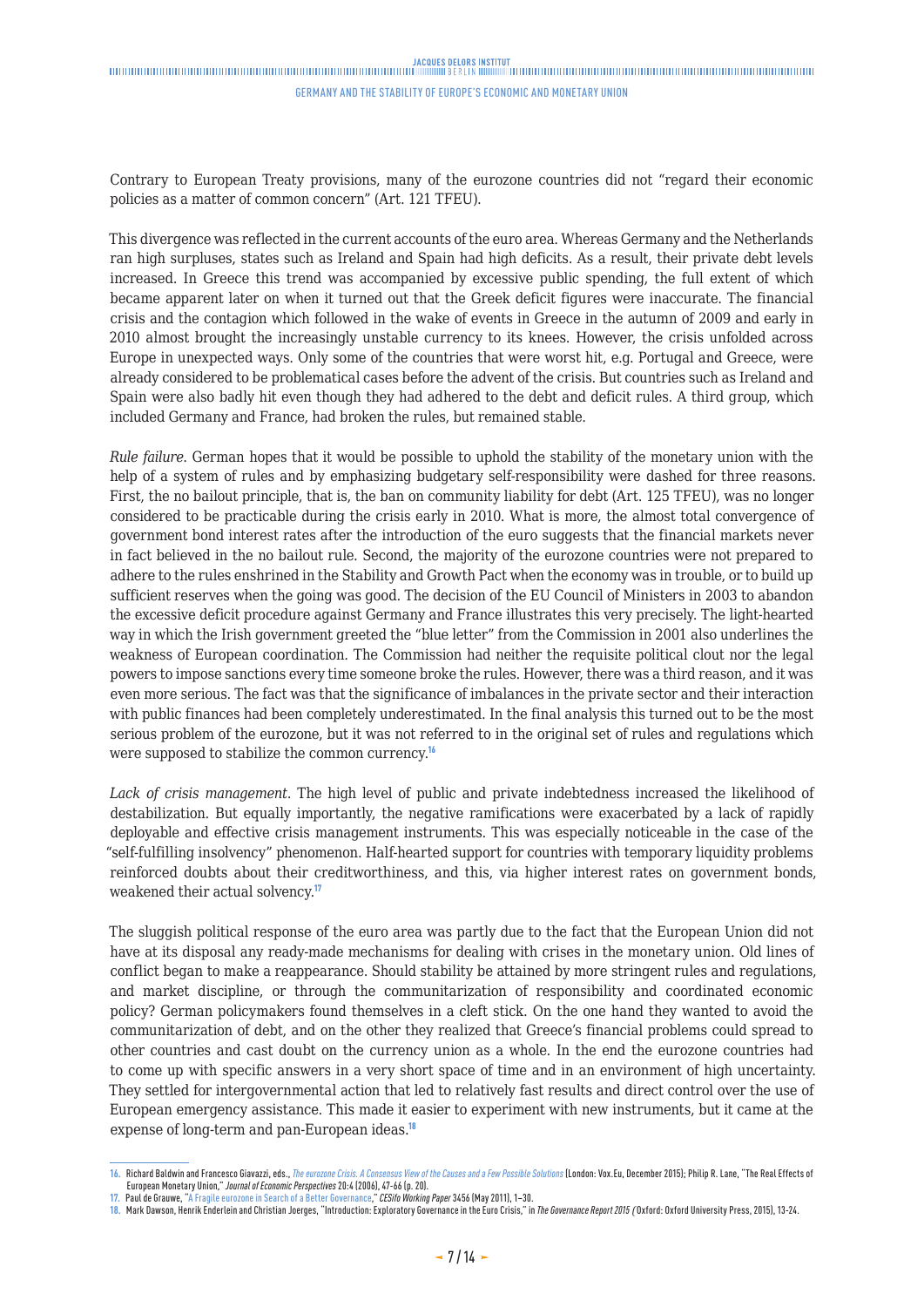<span id="page-7-0"></span>In the German debate on the subject the crisis of the "eurozone periphery" was for a long time perceived primarily to be a government debt crisis which had come about largely as a result of failing to adhere to the deficit rules.<sup>19</sup> However, the "euro's three crises," i.e. government debt, banks and growth, were always closely interlinked.<sup>20</sup> The German focus on government debt had a lasting effect on the responses of the eurozone member states. This is demonstrated by the various counter-measures that were put in place. The European Financial Stability Facility (EFSF), which was established as early as the middle of 2010, was designed to prevent defaults with a combination of emergency loans and austerity measures. Later, in expanded form, it became the European Stability Mechanism (ESM). Measures designed to prevent macro-economic imbalances were introduced at the end of 2011. The self-reinforcing dynamics in the euro area between weakened banks and over-indebted states were tackled only between 2012 and 2014 through steps towards a European Banking Union.

*B* GERMANY'S ORIGINAL **IDEA OF STABILITY WAS TOO NARROW FOR THE MONETARY UNION"**

It became apparent that Germany's idea of stability was too narrow for the monetary union. Budget discipline was certainly important, since in the event of a crisis a state with low levels of indebtedness has more room for manoeuvre for anti-cyclical policies. This kind of room for manoeuvre has often been lacking in the current turmoil. However, other factors such as the inability to adjust to different economic cycles, the lack of crisis management instruments, and the danger of a dynamic and self-reinforcing interaction between weakened banks and over-indebted states contributed substantially to the instability in the eurozone.

# 3. Eurozone reforms to date

How do the new governance structures tally with German notions of stability? The reforms designed to stabilize the design and structure of the euro that have been adopted since 2010 can be divided into two categories, i.e. crisis prevention and crisis management.

*Greater control*. The measures designed to improve crisis prevention seek to create stability by tightening the existing rules. The emphasis is on greater control of national budget policies. Two sets of EU legislation (the "six-pack" and the "two-pack") and the intergovernmental Treaty on Stability, Coordination and Governance ("Fiscal Compact") have made it easier to punish violations of the budget rules and introduced a debt brake on the national level. Furthermore, the scope of the rules has been enlarged. Imbalances in the private sector and wage costs are now subject to European supervision in the shape of the Macro-economic Imbalance Procedure, and for the first time can lead to the imposition of sanctions.

*Mutual insurance*. The changes in the system of crisis prevention correspond to the German idea that control is an important anchor of stability. On the other hand, the new European crisis management system is based to a certain extent on a new concept of stability, namely one based on mutual (albeit limited) insurance. The temporary EFSF and its permanent successor, ESM, moved very close to the idea of common liability for debt and thus marked a break with the "old" German position. It is true that the legal provisions of both EFSF and ESM avoid a de jure common liability for debt, but the fact that states are kept solvent with the help of a common fund introduced a new dimension into the monetary union. Many people believed that this step was unavoidable. It was the only way in which the monetary union could get to grips with its most obvious and potential weakness, a self-fulfilling government insolvency. However, the way in which ESM functions is still rooted in the old Maastricht model. The member states (and not the European level) control the disbursements and there is an upper liability limit. Furthermore, loans to countries in financial distress are made available only for a limited period and only in return for the implementation of austerity programmes and structural reforms. This is

**<sup>19.</sup>** See, for example, the [statement by Chancellor Angela Merkel on the European Council and the Euro Summit](http://www.bundesregierung.de/ContentArchiv/DE/Archiv17/Regierungserklaerung/2011/2011-10-27-merkel-eu-gipfel.html) (Berlin: German Bundestag, 26 October 2011).

**<sup>20.</sup>** Jay C. Shambaugh, "[The Euro's Three Crises](http://www.brookings.edu/~/media/Projects/BPEA/Spring 2012/2012a_Shambaugh.pdf)," *Brookings Papers on Economic Activity* (Spring 2012).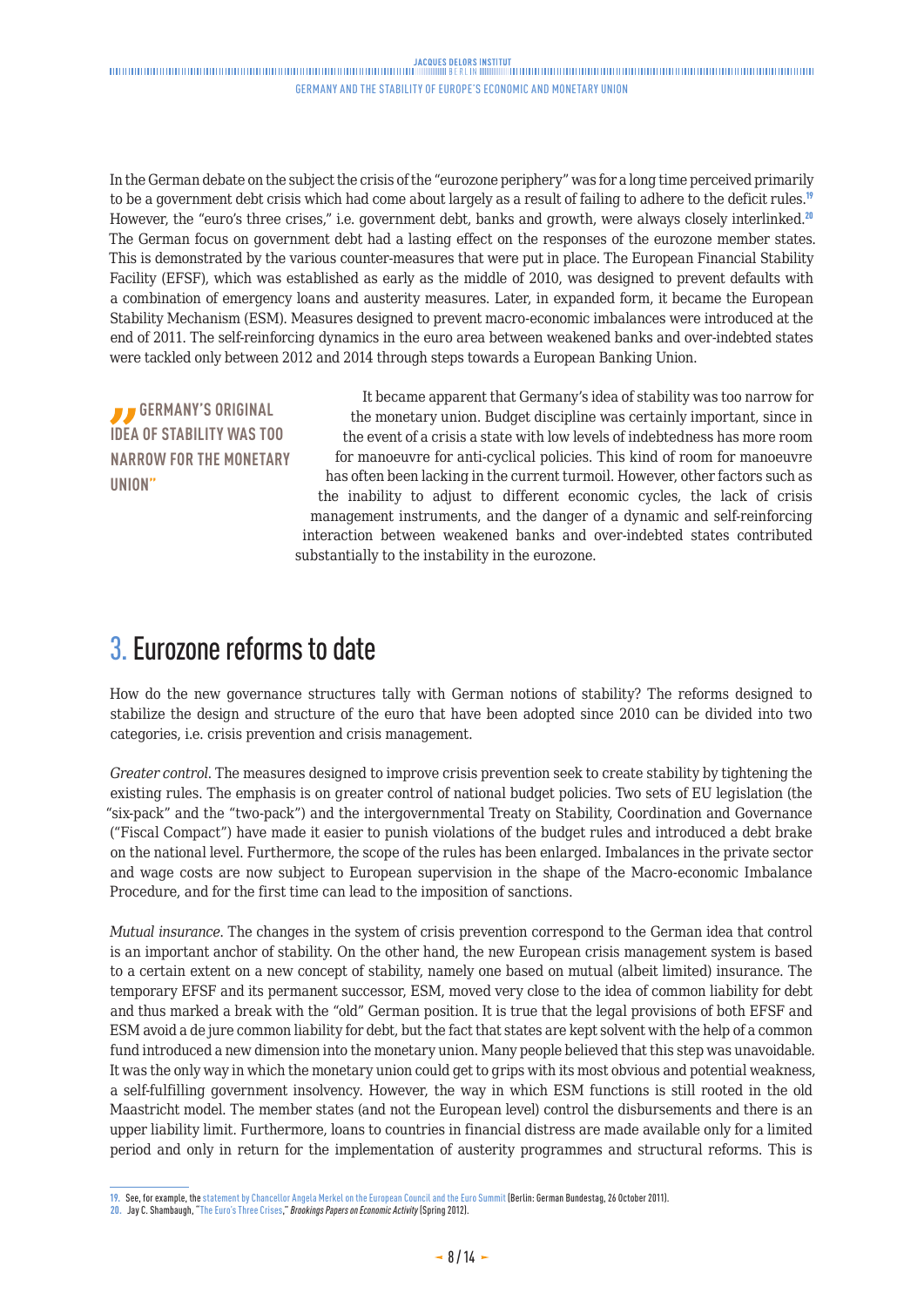### <span id="page-8-0"></span>JACOUES DELORS INSTITUT<br>Thinkinghandinghandinghandinghandinghandinghandinghanding and the property of the property of the state of the

#### Germany and the stability of Europe's Economic and Monetary Union

designed to guarantee what Jens Weidmann, the President of the German Bundesbank, and German Finance Minister Wolfgang Schäuble keep calling for on a regular basis, the "unity of liability and control."<sup>21</sup>

*Banking Union*. The Banking Union is another important building block in the euro area's new crisis management system. The establishment of the Single Supervisory Mechanism, the involvement of creditors in bank restructuring costs, and the creation of a Single Resolution Mechanism will make it possible in future to reduce the impact of a banking crisis on government finances and thus the potential for contagion within the eurozone.<sup>22</sup> These measures did not form part of the original German ideas on stability, but are certainly compatible with them.

*ECB*. Furthermore, the role of the ECB changed as the crisis unfolded. It filled the institutional vacuum left behind by the lack of unanimity among the eurozone countries. There is a certain irony in the fact that this was partly due to the interplay between German opposition to common debt and the institutional independence of the central bank that Germany has espoused with such vigour. The ECB's original task of acting as a "guardian of price stability" grew and expanded, and it became a "guardian of the currency." In legal terms this interpretation is understandable. A currency in which the transmission channel of monetary policy no longer functions because far too many market participants believe that a country is about to withdraw cannot create price stability. However, in Germany this interpretation of the ECB's mandate was construed as a departure from the classical German ideas about the tasks of a central bank. The resignations of Axel Weber as head of the Bundesbank and of Jürgen Stark as chief economist of the ECB at the end of 2011 were a reflection of this.

**GERMANY BECAME WILLING TO ACCEPT REFORMS THAT HAD PREVIOUSLY SEEMED IMPOSSIBLE IN ORDER TO ENSURE THE SYSTEMIC STABILITY OF THE COMMON CURRENCY"**

In the course of the reforms to date, Germany has, overall, adhered to its traditional ideas of achieving stability with the help of controls. Uppermost in the minds of German policymakers is the fear of moral hazard among the other members of the eurozone. This was reflected in the insistence on stricter rules for budget deficits and the fact that the ESM adjustment programmes focused on competitiveness and austerity measures. At the same the EU's crisis-ridden member states in particular have pointed out that similar attempts to create stability with the help of risk sharing have not obtained the same kind of support in Germany. On the other hand, there was

a widespread perception within the Federal Republic that in the crisis the country acted in a pragmatic manner and displayed solidarity in order to preserve the eurozone. In fact it is more or less beyond dispute that Germany became willing to accept reforms of the euro area that had previously seemed impossible in order to ensure the systemic stability of the currency. Without German support it would not have been possible to establish the ESM, the permanent rescue mechanism, or the Banking Union. Furthermore, the Federal Government accepted crucial ECB measures such as bond purchases within the framework of the Securities Markets Programme, which started in 2010, and the OMT programme ("whatever it takes"), which was unveiled in the summer of 2012. It did not use them to start a debate about the very existence of the monetary union. All in all these measures add up to an important reorientation of German policy on the euro.

# 4. An incomplete monetary union

In spite of the comprehensive reforms that have been introduced in recent years, the common monetary area has not as yet reached the point where it can be considered to be stable in the long run. Lower levels of government debt might manage to restore the confidence of the financial markets in the solvency of the eurozone countries, but they would not constitute a guarantee of stability. If another crisis were to hit the euro area in the near future, there would still be very little room for manoeuvre. And the euro area is not stable in

**<sup>21.</sup>** Jens Weidmann, "[Eurokrise und kein Ende?,](http://www.bundesbank.de/Redaktion/DE/Reden/2015/2015_09_23_weidmann.html)" Speech at the Industrieabend des Unternehmerverbands für den Kreis Gütersloh e. V. (Frankfurt: German Bundesbank, 23 September 2015); Wolfgang Schäuble, "[Es ist wichtig, dass der Fiskalpakt Ende Juni verabschiedet wird](http://www.bundesregierung.de/ContentArchiv/DE/Archiv17/Interview/2012/06/2012-06-21-schaeuble-zeit.html)," *DIE ZEIT*, 21 June 2015.

**<sup>22.</sup>** Nicolas Verón, [Europe's Radical Banking Union](http://bruegel.org/wp-content/uploads/imported/publications/essay_NV_CMU.pdf) (Brussels: Bruegel, 2015).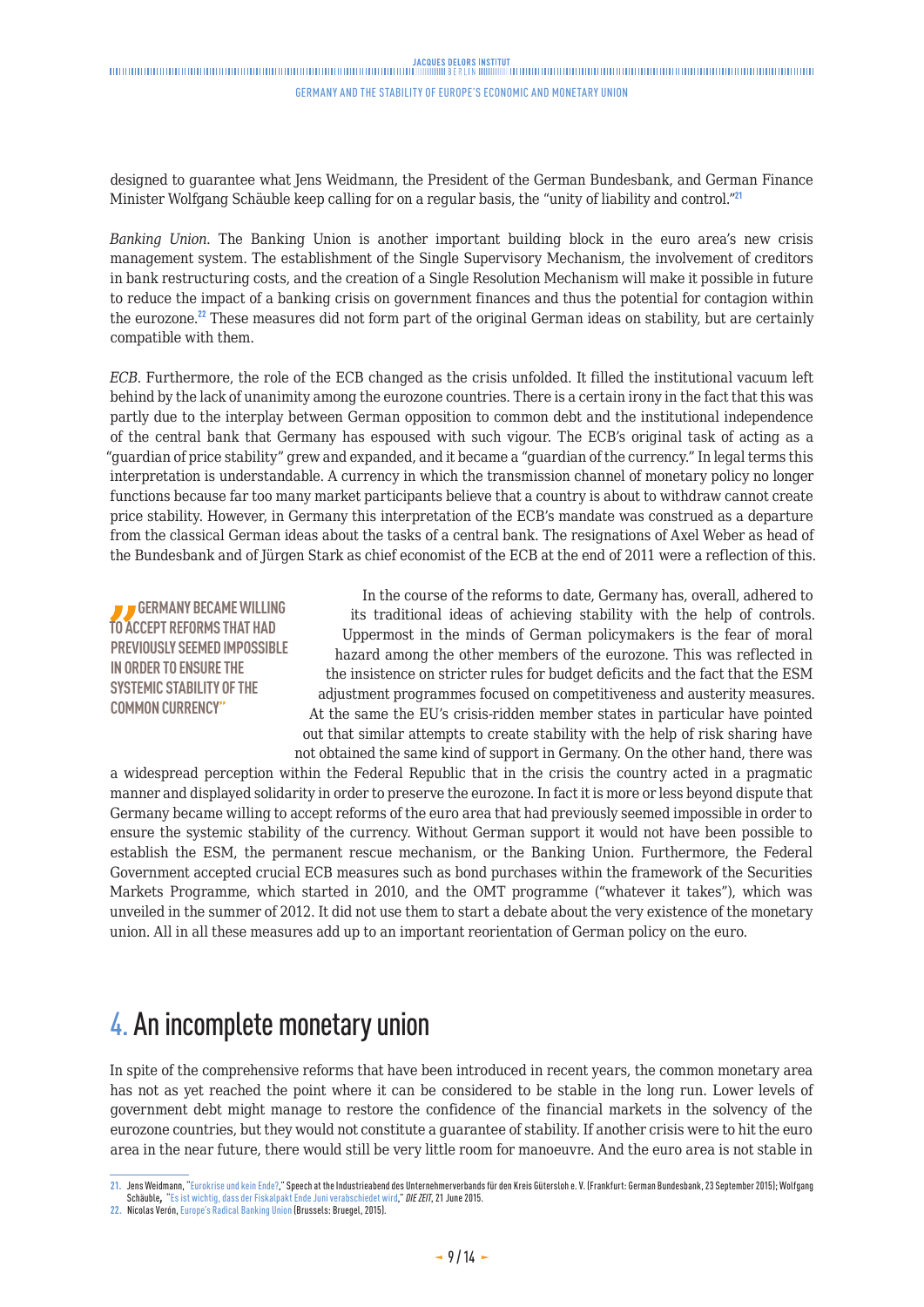systemic terms either. It is true that the new supervisory and coordination methods make it much easier to detect private sector imbalances. However, the reasons why they occur are still the same. A heterogeneous economic area with a common currency calls for better and more robust coordination. The European Semester, which was established in 2011, is supposed to deal with the problem. However, there are doubts about its effectiveness, and its recommendations for reform are rarely implemented.<sup>23</sup> Furthermore, it continues to be a moot point whether the European Commission has the requisite political power to enforce adherence to the rules and coordination in the case of the large member states.

Since the ESM rescue mechanism is based on "several liability" and not on "joint and several liability," a serious crisis could easily cast doubt on whether the eurozone countries were actually willing to share the risks. It is no coincidence that the worst crisis of the euro area first came to an end after the European Central Bank announced the start of the OMT programme in the summer of 2012, since this comes very close to risk sharing on the basis of joint and several liability, though under another name.<sup>24</sup>

Furthermore, the undeniable absence of democratic control of the ESM could lead to more instability. Neither the rescue mechanism itself nor the troika which has been assigned the task of supervising the agreed adjustment programmes have any legitimacy on the European level that derives from parliamentary control. At the same time they have vaguely defined and ad hoc powers of a very far-reaching kind with which they can intervene in the national policymaking of the programme countries.<sup>25</sup> The resulting impression of arbitrary rule has led to protest movements in the crisis-ridden countries and threatens to undermine support for the EU in general.<sup>26</sup> It is difficult to encourage cooperation among the member states as long as a group of creditor countries is in a position to stipulate the political obligations of a group of debtor countries. There has been an undisputed trend in the crisis towards a more intergovernmental Europe.

The European Banking Union, despite its undoubted merits, is still incomplete. For example, a government debt crisis in the euro area can still have a disastrous effect on the national financial system through capital flight and the fact that many banks are dependent on the government bonds of their home countries.

At the same time the potential consequences of a return to national currencies are dramatic as far as trade, finance and the future of European integration are concerned. It is a path that only a minority wishes to pursue. This became especially apparent when the Greek crisis peaked in the summer of 2015. Although a great majority of the Greeks rejected the policy of internal devaluation, two-thirds of them wanted to keep the euro even when faced with the prospect of more painful cutbacks.<sup>27</sup>

**TO STABILIZE THE MONETARY UNION IN THE LONG RUN IT WILL BE NECESSARY TO OVERCOME THE STRUCTURAL WEAKNESSES THAT STILL EXIST"**

In order to stabilize the monetary union in the long run it will be necessary to overcome the structural weaknesses of the common currency that still exist. Today Europe and Germany are faced with the challenge of striking a compromise between the interests of the nation states and those of the European level.

**<sup>23.</sup>** Servaas Deroose and Jörn Griesse, "[Implementing economic reforms – are EU Member States responding to European Semester recommendations?,](http://ec.europa.eu/economy_finance/publications/economic_briefs/2014/pdf/eb37_en.pdf)" *ECFIN Economic Briefs* 37 (Brussels: European Commission, 2014); Zsolt Darvas and Álvaro Leandro, *[The limitations of policy coordination in the euro area under the European Semester](http://bruegel.org/wp-content/uploads/2015/11/pc_2015_194.pdf) (*Brussels: European Parliament, November 2015).<br>24. Henrik Enderlein and Jörg Haas,

**<sup>25.</sup>** Fritz W. Scharpf, "Political Legitimacy in a Non-Optimal Currency Area," in *Democratic Politics in European Union Under Stress*, Olaf Cramme and Isabell B. Hobolt, eds. (Oxford: Oxford University Press, 2015), 19-47.

**<sup>26.</sup>** Klaus Armingeon, Kai Guthmann and David Weisstanner, "How the Euro Divides the Union: The Effect of Economic Adjustment on Support for Democracy in Europe," *Socio-Economic Review* (2015), 1–26.

**<sup>27.</sup>** ["Most Greeks want to stay in euro and reach a deal,](http://www.ekathimerini.com/199706/article/ekathimerini/news/most-greeks-want-to-stay-in-euro-and-reach-a-deal)" *Ekathimerini* (18 July 2015).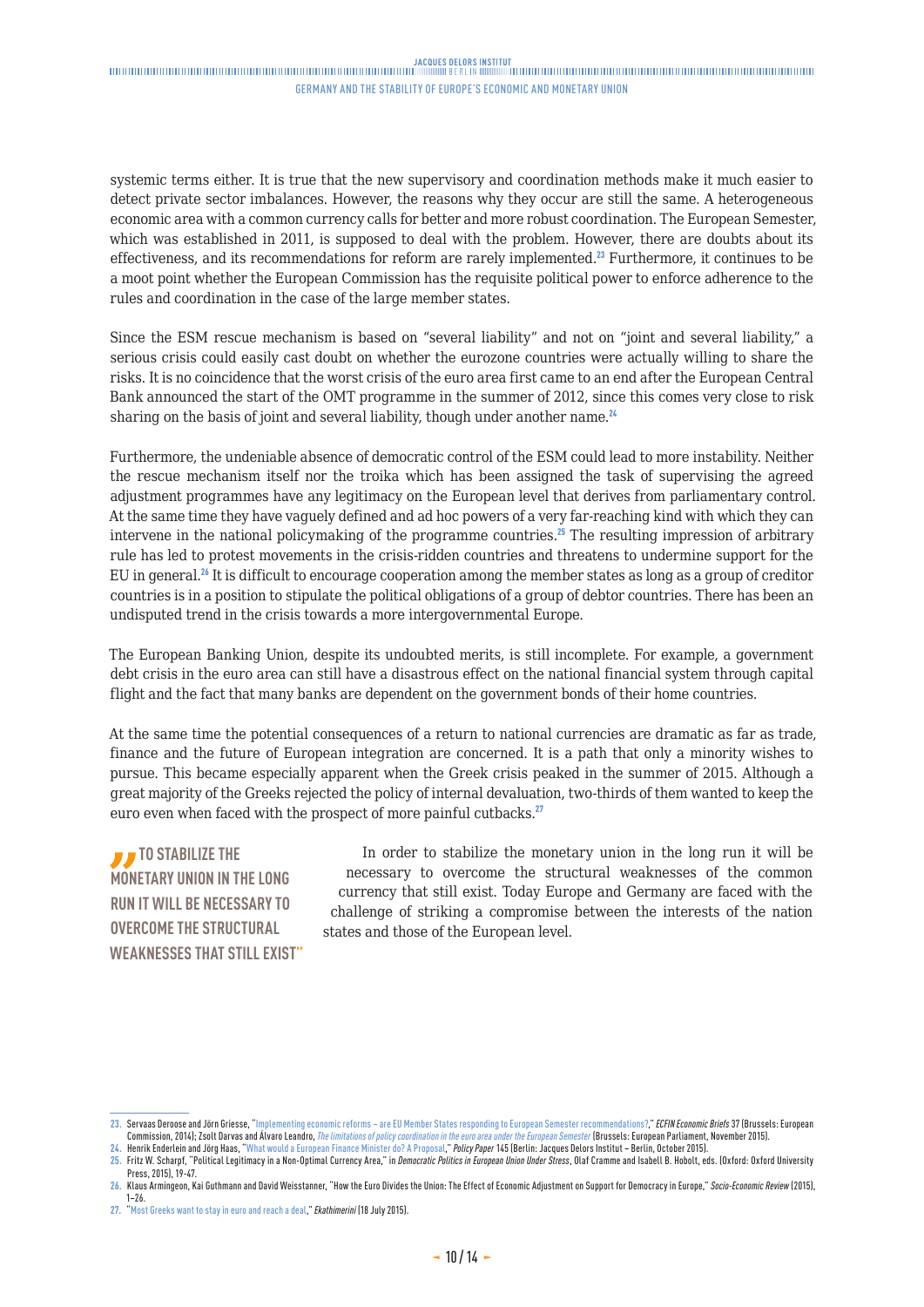# <span id="page-10-0"></span>5. Constituent elements of a stable monetary union

In the area of economic policy the goal of the monetary union should be to prevent a recurrence of large macro-economic imbalances. Thus it is important on the one hand to synchronize the economic cycles of the economies in the euro area more closely than has hitherto been the case. This will enable the ECB to pursue a kind of monetary policy which is appropriate for the whole of the euro area and does not amplify upturns and exacerbate downturns. On the other hand, the euro area needs to reduce macro-economic imbalances at an early stage, and certainly before they reach a magnitude that can destabilize the currency union.

*Completion of the internal market*. A key role in both efforts is played by the free movement of goods and services in the euro area, which can correct changes in competitiveness at an early stage. In the services sector the internal market still has a long way to go. Moreover, it must also be made easier for workers to move from one national labour market to another and to take their pension entitlements with them. Furthermore, a cyclical stability mechanism could help to align economic cycles by redistributing money from countries in an upturn to countries which are in a recession.<sup>28</sup> For example, in the early 2000s such a mechanism would have attenuated Germany's economic downturn, and the overheating of the Spanish and Irish economies. A European unemployment insurance system would perform a similar function. However, it is controversial on account of its far-reaching political implications.<sup>29</sup>

*Simpler indicators*. The success of these measures can be measured with the help of surveillance mechanisms such as the Macro-economic Imbalance Procedure. However, this is still a very complicated affair that leaves a lot of room for interpretation, and makes communication rather difficult. Reducing all this to simple (though relevant) indicators such as inflation differentials, differences in nominal unit labour costs and the current account would make it easier to formulate a political response whenever difficulties are in the offing.<sup>30</sup>

*More risk sharing*. A complete convergence of the European economies is neither probable nor necessarily desirable. Nor would it be sufficient in itself to forge a stable monetary union. However, there is a need for some kind of budget policy coordination. Yet there is a fundamental tension between individual nation states' claim to budgetary sovereignty and the interest of the monetary union as a whole in preventing the negative spill-over effects of excessive indebtedness. At the same time the euro crisis has demonstrated that without some kind of fiscal risk sharing the members of a monetary union are very much at the mercy of selfreinforcing crises.

*Transparent and predictable crisis management*. A stable monetary union should be able to give its members credible support and to tell them what this is going to cost with regard to sovereignty. In the current ESM the answer to this is improvised in intergovernmental negotiations whenever an emergency occurs. This is politically dangerous, since it means that the welfare of the euro area is less important than the interests of individual member states. The ensuing delays are also expensive in economic terms. What is needed is a greater role for the Community method and higher predictability.

*Better democratic controls*. One possibility might be to give distressed eurozone countries access to jointly guaranteed loans. To what extent this curtails their sovereignty would depend on the degree of financial assistance, and would have to be defined beforehand. The supervision of such a system should be assigned to an individual who speaks for the whole of the euro area and is accountable to the European Parliament, the national parliaments, or to a committee made up of delegates from both. Thus the euro area would be stabilized in economic terms, and there would be democratic control of the crisis mechanisms on the eurozone or EU level. A function of this kind could be performed by a European finance minister.<sup>31</sup>

**31.** Henrik Enderlein and Jörg Haas, "[What would a European Finance Minister do? A Proposal,](http://www.institutdelors.eu/media/ministrefinanceeuropeenjdi-ben.pdf?pdf=ok)" *Policy Paper* 145 (Berlin: Jacques Delors Institut – Berlin, October 2015).

**<sup>28.</sup>** Henrik Enderlein, Lucas Guttenberg and Jann Spiess, ["Blueprint for a Cyclical Shock Insurance in the Euro Area](http://www.institutdelors.eu/media/blueprintforacyclicalshockinsurancene-jdisept2013.pdf?pdf=ok)," *Studies & Reports* 100 (Paris: Notre Europe – Jacques Delors Institute, 2013), 1-79.

**<sup>29.</sup>** There is a good summary of the various unemployment insurance proposals in "Forum: Designing a European Unemployment Insurance Scheme," *Intereconomics* 49:4 (2014), 184-203.

**<sup>30.</sup>** Anna auf dem Brinke, Henrik Enderlein and Joachim Fritz-Vannahme, *[What kind of convergence does the euro area need?](https://www.strengthentheeuro.eu/en/homepage/publications/publication/did/what-kind-of-convergence-does-the-euro-area-need/) (*Gütersloh: Bertelsmann Stiftung and Jacques Delors Institut – Berlin, 2015).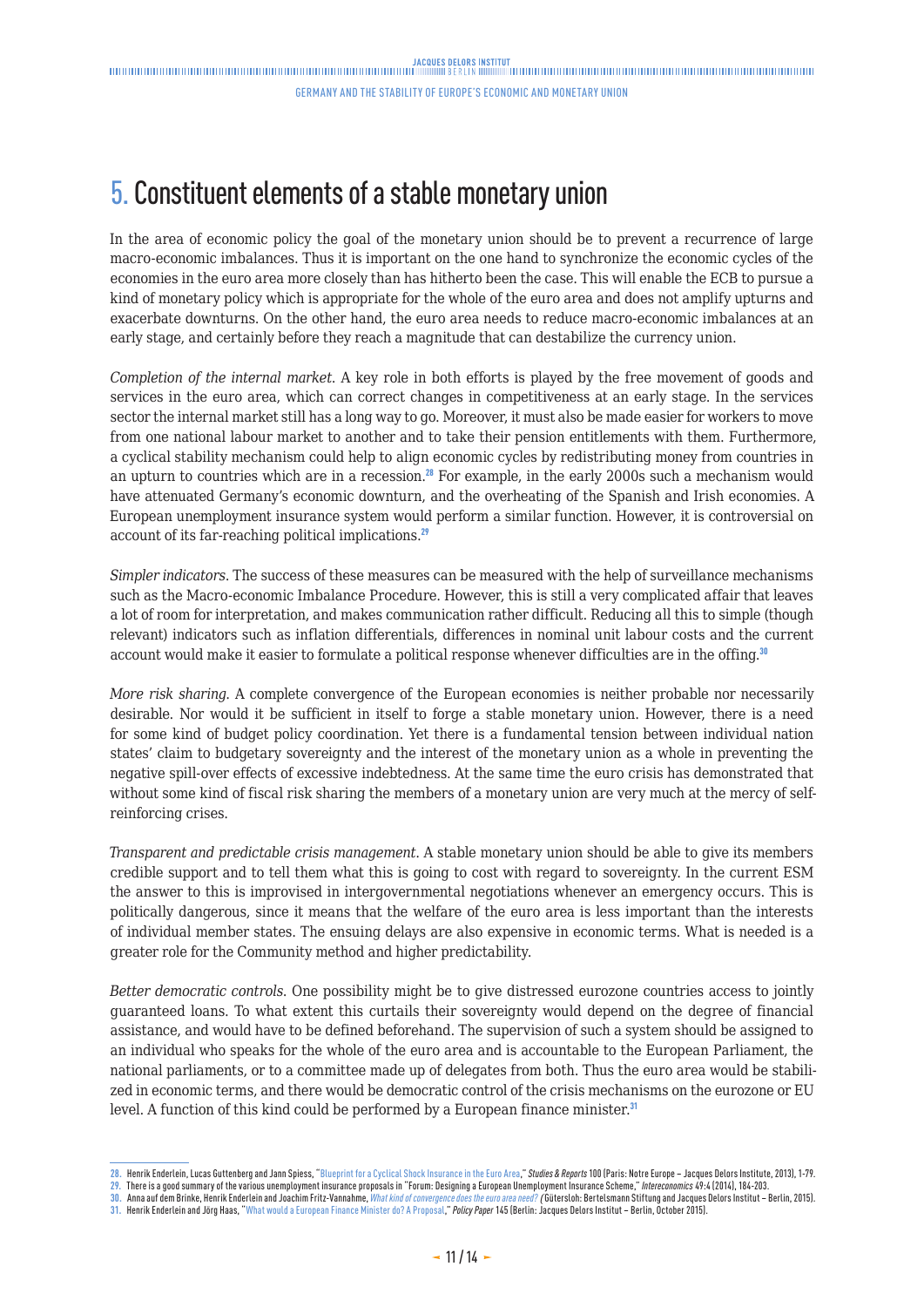## <span id="page-11-0"></span>**CONCLUSION: GERMANY AND THE FUTURE OF THE EUROZONE**

Different perceptions of the central problem and different political preferences for the future of the eurozone have met head-on in the current debate about the long-term stability of the currency union. They are often reminiscent of the conflicts that accompanied the start of the monetary union. However, this is not the only reason why the reforms are making such slow progress.

First, the relationship between the euro area and the internal market has not been clearly defined. Can the degree of higher integration which is needed for the functioning of the euro be implemented within the institutional structures of the EU, or is there a need for separate institutions and mechanisms of legitimacy? How many non-euro countries are there going to be in the medium term? The referendum on a possible UK exit from the EU will have a profound influence on this debate, but will not solve the problem.

Second, most of the governments in the euro area are extremely reluctant to amend the European treaties. In the light of widespread scepticism about the EU many of them believe that the risk of losing a referendum is simply too high. However, it is doubtful whether an expansion of the parallel intergovernmental structures which came into being around the Fiscal Pact and the ESM treaty can do justice to the requirements of further integration steps, quite apart from the associated issues of efficiency and legitimacy.<sup>32</sup>

Third, the German Federal Constitutional Court has imposed limits on moves designed to create a European fiscal union by pointing out that budgetary autonomy is a "basic legal element" of the monetary union.<sup>33</sup> Thus the Federal Republic is not permitted to accept unlimited liability for debt since this might nullify the budgetary powers of the German Bundestag. In subsequent rulings the court formulated its views in a more flexible manner. However, there is still a basic dilemma for policymakers committed to keeping budgetary sovereignty on the national level. What should they do in a situation where without a power transfer the euro would collapse, leading to insurmountable costs that would effectively curtail the very budgetary autonomy that they intended to protect?

**IN THE COURSE OF THE CRISIS GERMAN POLICY ON EUROPE HAS BECOME MORE PRAGMATIC AND ADOPTED A MORE COMPREHENSIVE CONCEPT OF STABILITY"**

The compromises achieved during the crisis have demonstrated that, although Germany can exercise a veto in the reform process, it is not powerful enough in order to secure acceptance for controversial positions of its own. In some respects Germany was right to insist on rules and regulations and deficit limits. The negative repercussions of the overindebtedness of a country indeed proved to be serious. However, the focus on limits to government borrowing was too narrow and it was not enough to rely on only one instrument, i.e. rules backed up by the threat of sanctions. Moreover, Germany and the other eurozone countries underestimated the interconnection

between the public and private sectors and the vulnerability of countries which did not have a monetary policy of their own. In the course of the crisis German policy on Europe has become more pragmatic and adopted a more comprehensive concept of stability which encompasses crisis prevention and crisis management, and encourages a greater coordination of economic policies.

The euro crisis has clearly demonstrated the shortcomings of the Maastricht model. It is an inescapable fact that more changes lie ahead in spite of the reforms introduced in recent years. Formulating the steps of the

**<sup>32.</sup>** Nicolai von Ondarza, ["Blocked for Good by the Threat of Treaty Change? Perspectives for Reform in the European Union,](http://www.swp-berlin.org/fileadmin/contents/products/comments/2015C50_orz.pdf)" *SWP Comments* 50 (Berlin: German Institute for International and Security Affairs (SWP), November 2015).

**<sup>33.</sup>** German Constitutional Court (BVerfG), [Judgment of 7 September 2011 on the EFSF](http://www.bundesverfassungsgericht.de/SharedDocs/Entscheidungen/EN/2011/09/rs20110907_2bvr098710en.html;jsessionid=CEB3DEF9F0C72685B9FCC30BB6902697.2_cid392) (Karlsruhe).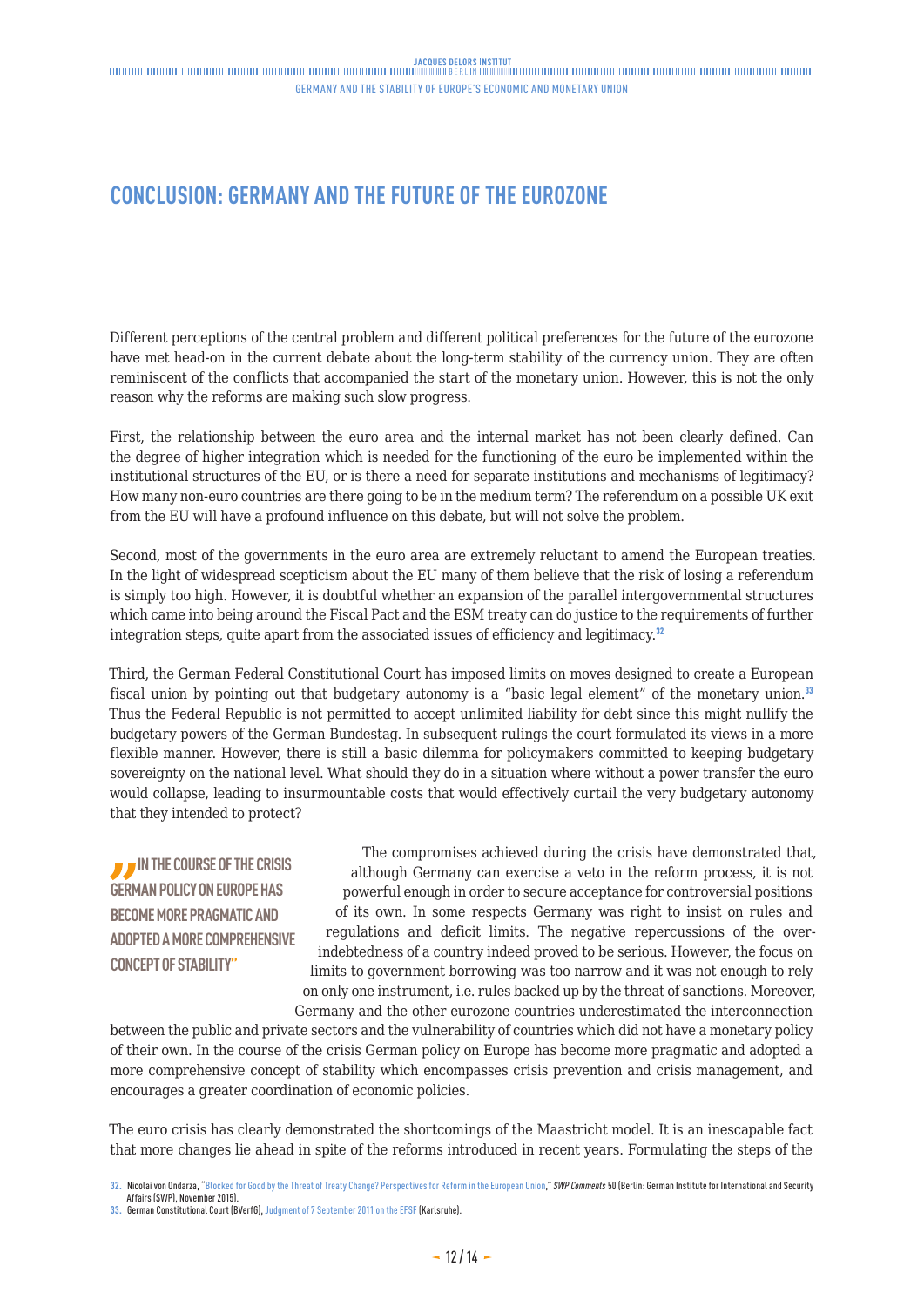## $\textbf{JACQUS}\xspace{\textbf{DEQRS}}\xspace{\textbf{NEQRS}}\xspace{\textbf{NEUTTU}}\xspace{\textbf{INHT}}\xspace{\textbf{INHT}}\xspace{\textbf{INHT}}\xspace{\textbf{INHT}}\xspace{\textbf{INHT}}\xspace{\textbf{INHT}}\xspace{\textbf{INHT}}\xspace{\textbf{INHT}}\xspace{\textbf{INHT}}\xspace{\textbf{INHT}}\xspace{\textbf{INHT}}\xspace{\textbf{INHT}}\xspace{\textbf{INHT}}\xspace{\textbf{INHT}}\xspace{\textbf{INHT}}\xspace{\textbf{INHT}}\xspace{\textbf{INHT}}\xspace{\textbf{IN$

#### Germany and the stability of Europe's Economic and Monetary Union

reform process has always been a protracted affair, and occasionally its sluggishness has endangered the very existence of the monetary union. However, today Europe seems to have reached a point at which, as far as Germany is concerned, a greater mutualisation of risks is not on the cards unless more sovereignty is transferred to the European level. At the same time many other countries in the euro area, and France in particular, find this hard to accept. Since the financial markets are not making it imperative to take action, progress has come to a halt.

This is an extremely dangerous state of affairs, for the monetary union is still incomplete. Imbalances and recurrent crises are a characteristic feature of the common currency under the present framework. The difficult economic situation in many member states has led to declining approval for the European unification process and thus for the common currency. German policy on Europe should try to play a constructive role while there is still time. That is why it will have to answer the question of how much shared sovereignty and economic convergence are necessary in order to accept greater risk sharing in the common monetary union.